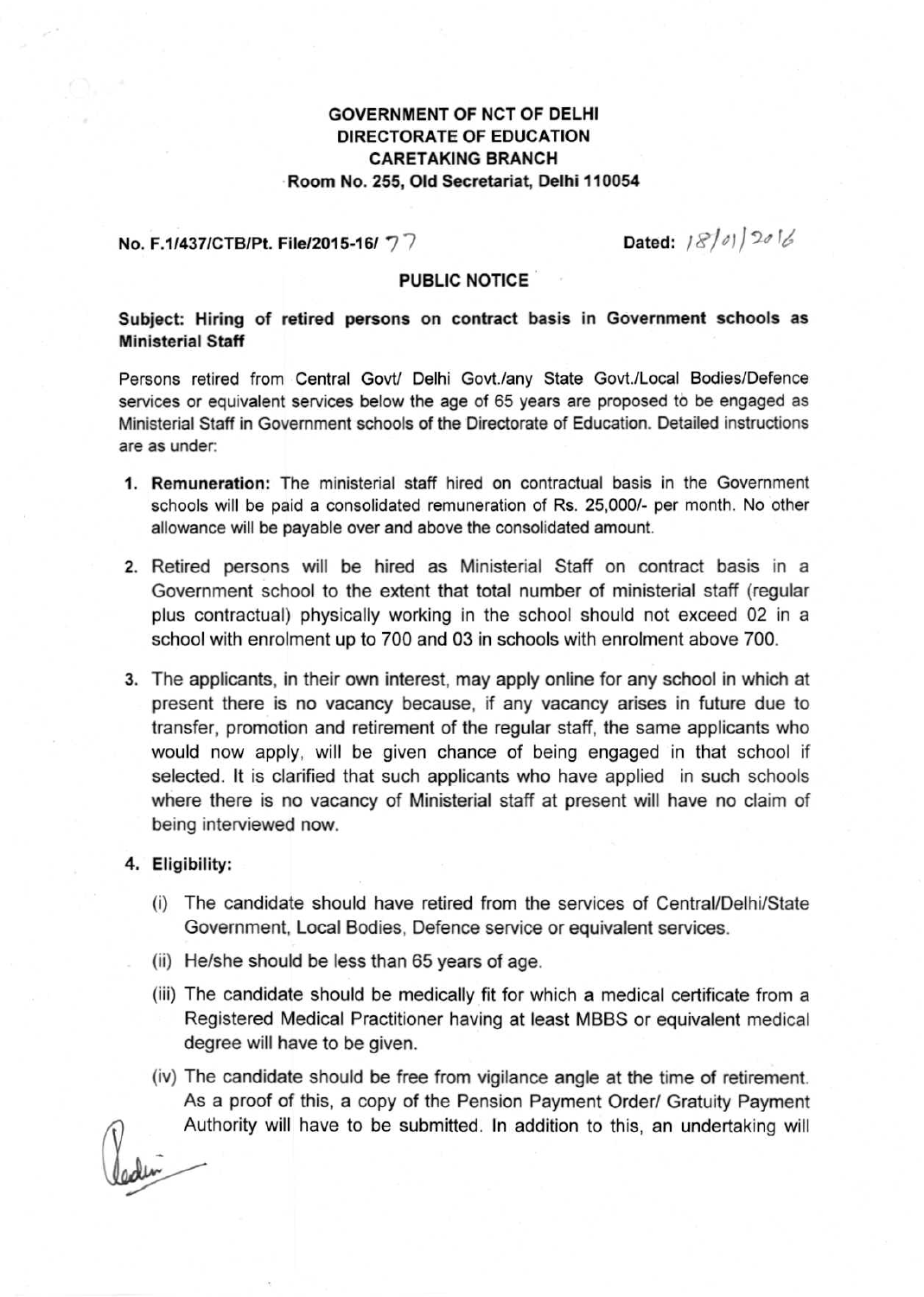have to be obtained from such person to the effect that he/she has no criminal case pending against him at the time of hiring.

(v) The person should have working knowledge of Computer such as MS-Office (Words & Excel), PPT, Internet and e-mail. Knowledge of MS Office is essential for persons to be appointed as Ministerial Staff and an undertaking shall, therefore, be obtained from the candidate that he/she has adequate working knowledge of MS Office.

#### **5. Term of hiring:**

- (i) The contract of hiring will be initially for one year or till the sanctioned vacant posts against which contractual persons have been hired are filled by regular employees or such contractual staff attains the age of 65 years, whichever is earlier.
- (ii) In case, the need for hiring contractual staff still persists after one year, contractual appointment will be reviewed and renewed on yearly basis on the basis of satisfactory work and conduct report/ performance but not beyond the age of 65 years.

#### **6. Mode of application and selection:**

- i. The candidates will apply for any one Government school online on the official website of the Directorate of Education *['www.edude/.nic.in'](http://)* under link "Recruitment" and sub-link **"Contractual Estate Manager/Ministerial** Staff'. However, an applicant may apply for both the posts- Estate Manager and Ministerial Staff in the same school. The link will be open from 18/01/2016 till 25/01/2016 (5.00 p.rn.),
- ii. The Head of school will chalk out schedule of interview on 29/01/2016 and therefore, the applicants are required to contact the Head of School concerned on 29/01/2016 from 11.30 a.m. onwards to know the date and time of interview.
- iii. On the date and time fixed for interview, the applicant will present himself/herself along with self attested copies and originals for verification namely:
	- (a) hard copy of the application,
	- (b) self attested photo copies of the documents of educational qualification and previous experience (if any)
	- (c) Medical fitness certificate of a registered medical practitioner (having M.B.B.S. or equivalent degree),
	- (d) Pension Payment Order or any equivalent document showing length of earlier qualifying service,
	- (e) an undertaking to the effect that he/she has no criminal case pending against him at the time of hiring
	- (f) an undertaking to the effect that he/she has adequate working knowledge of MS Office (Words and Excel) and internet.

iv. The applicant who fails to appear before the HOS for interview on the scheduled date and time will forfeit his/her candidature.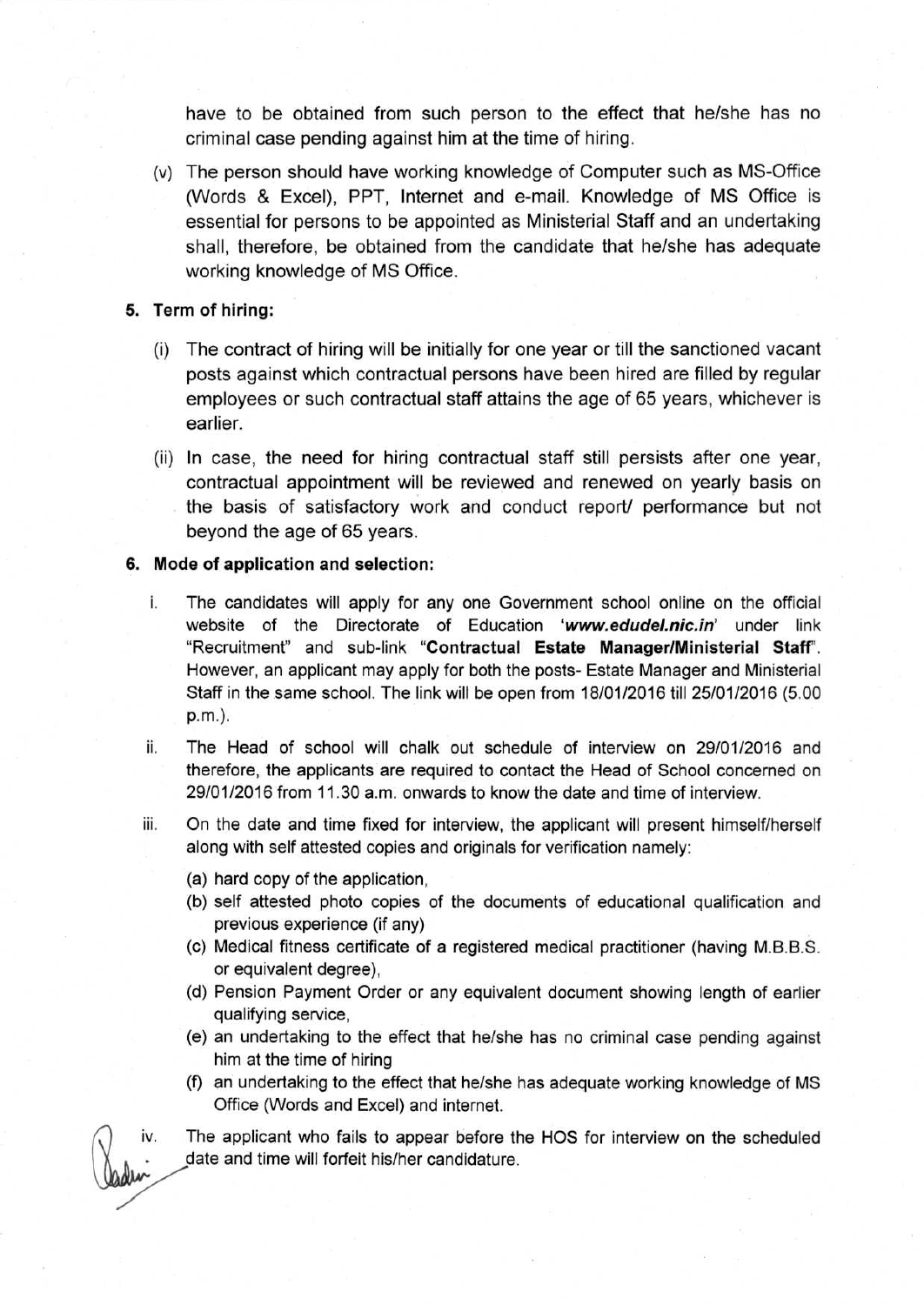- **v. Selection will be done at the Head of School level on merit prepared by giving weightage of age, qualification and length of service rendered before retirement in Central Govtl Delhi Govt.lany State Govt.lLocal Bodies/Defence services or equivalent services as well as interview.**
- **VI. Selected candidate will be issued online Engagement Letter by the HOS. In case, the selected candidate fails to join his/her duty within three working days of the issue of engagement.**
- **7. Duties and responsibilities: The contractual ministerial staff, irrespective of his** post from which he retired will have to perform the following clerical duties. No financial powers will be given to the contractual employee. The HOS will decide **about proper work distribution among the ministerial staff members:**
	- (i) Diary-dispatch etc.
	- (ii) Preparation of various bills and their submission to the PAO concerned
	- (iii) Handling correspondence and file work
	- (iv) Record keeping
	- (v) Maintenance of cash book and Service Books
	- **(vi) Preparation of pension cases**
	- (vii) Scrutiny of various personal claims such as LTC, Medical, CEA etc.
	- **(viii) Submission of various information/returns**
	- (ix) Getting TDS returns filed and issuance of Forrn-15
	- (x) Matters relating to opening of Bank accounts of students
	- $(xi)$  Any other duty of ministerial nature assigned by the HOS
- **8. Termination of services: The services of any contractual Ministerial Staff may be** terminated by the HOS without any notice for any lapse/irregularity committed by **him/her or the work and conduct not found satisfactory or the number of vacancy** is reduced due to fall in enrolment below 700 or on ministerial staff attaining the age of 65 years.
- **9. Entitlement of leave: The contractual Ministerial Staff will be allowed to avail one leave per completed calendar month. Leave pertaining to previous month, if not availed, will not be allowed to be carried forward.**
- **10. Timings: The contractual Ministerial staff will work during duty hours prescribed for ministerial staff in the Government schools.**

### **11. Schedule for online application and engagement:**

- **(i) Opening of the online application module**
- **(ii) Closing of the online application module (iii) Display of school wise list of applicant**

18/01/2016 25/01/2016 at 5.00 p.m. 28/01/2016 at 5.00 p.m. 29/01/2016 to 08/0212016

**(iv)** Interview and **Issue of engagement letter**

Cadmini<br>(Padmini Singla)<sup>116</sup>

**Director of Education**